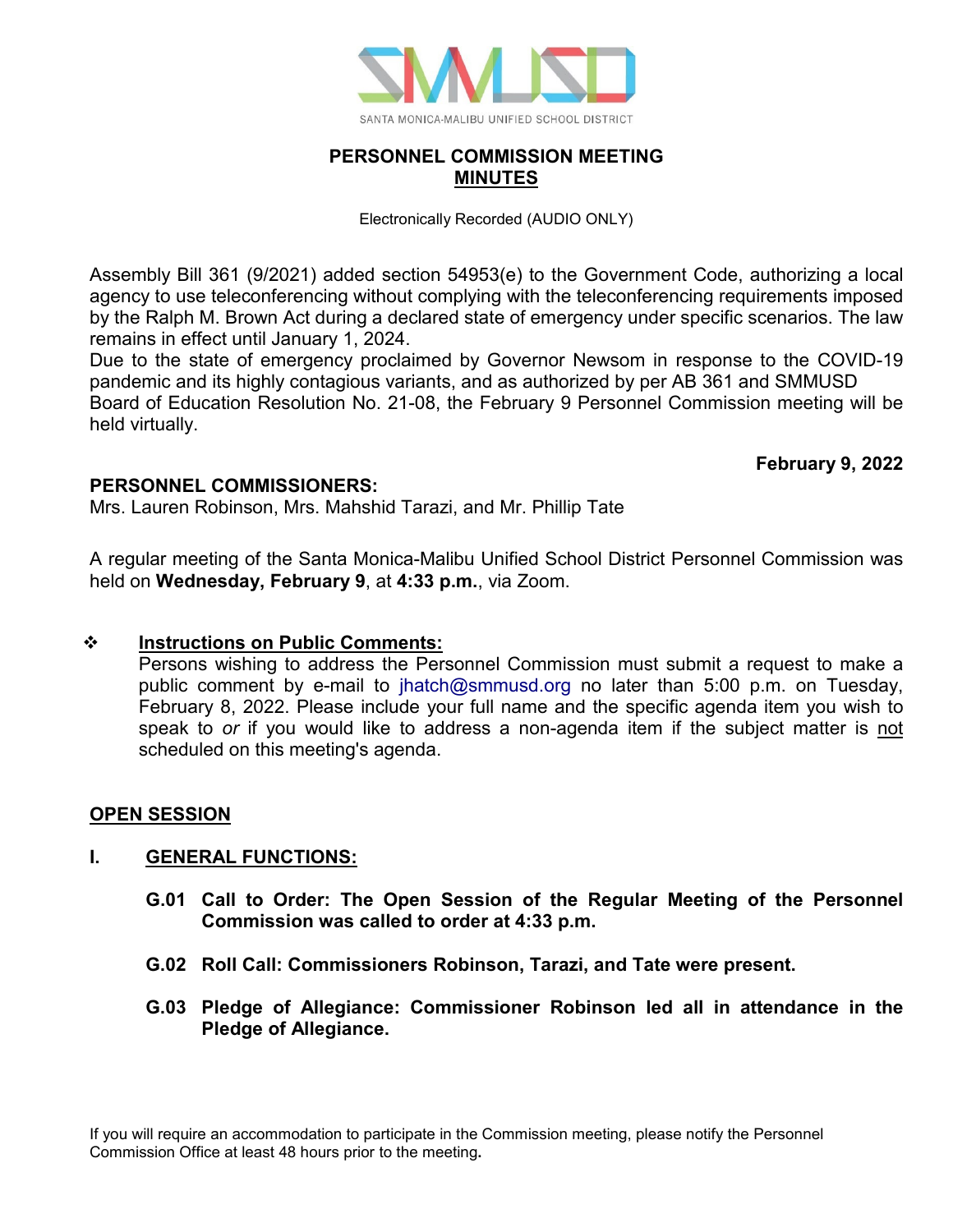### **G.04 Report from Closed Session:**

• **None**

### **G.05 Motion to Approve Agenda:** February 9, 2022

**It was moved and seconded to approve the agenda as submitted. The motion passed.**

| <b>Commissioner</b> | Μ |  | <b>Yes</b> | No l | Abstain | <b>LABSENT</b> |
|---------------------|---|--|------------|------|---------|----------------|
| Lauren Robinson     |   |  |            |      |         |                |
| Mahshid Tarazi      |   |  |            |      |         |                |
| <b>Phillip Tate</b> |   |  |            |      |         |                |

**G.06 Motion to Approve Regular Meeting Minutes:** January 12, 2022 **It was moved and seconded to approve the minutes as submitted. The motion passed.**

| <b>Commissioner</b>   | Μ |  | Yes | <b>No</b> | Abstain | <b>LABSENT</b> |
|-----------------------|---|--|-----|-----------|---------|----------------|
| Lauren Robinson       |   |  |     |           |         |                |
| <b>Mahshid Tarazi</b> |   |  |     |           |         |                |
| <b>Phillip Tate</b>   |   |  |     |           |         |                |

**Motion to Approve Special Meeting Minutes:** February 1, 2022 **It was moved and seconded to approve the minutes as submitted. The motion passed.**

| <b>Commissioner</b> | Μ |  | <b>Yes</b> | No | <b>Abstain</b> | <b>LABSENT</b> |
|---------------------|---|--|------------|----|----------------|----------------|
| Lauren Robinson     |   |  |            |    |                |                |
| Mahshid Tarazi      |   |  |            |    |                |                |
| <b>Phillip Tate</b> |   |  |            |    |                |                |

# **G.07 Report from the Director of Classified Personnel:**

This is an opportunity for the Director of Classified Personnel to report on items relevant to Personnel Commission.

- General Comments and Updates
	- **Director Kahn informed the Personnel Commission about decreasing rates of Covid-19 cases among staff and students and changes for contact tracing process as well as the quarantine protocols.**
	- **Director Kahn updated the Personnel Commission on recruitments, exams, and selection interviews administered since the last regular meeting on January 12, 2022.**
	- **The Personnel Commission staff held written exams for Administrative Assistant, Technology Support Assistant, and Campus Monitor.**
	- **Oral exams were administered for Instructional Assistant – Classroom, the Paraeducator series, and Technology Support Assistant.**
	- **A performance exam was conducted for Administrative Assistant.**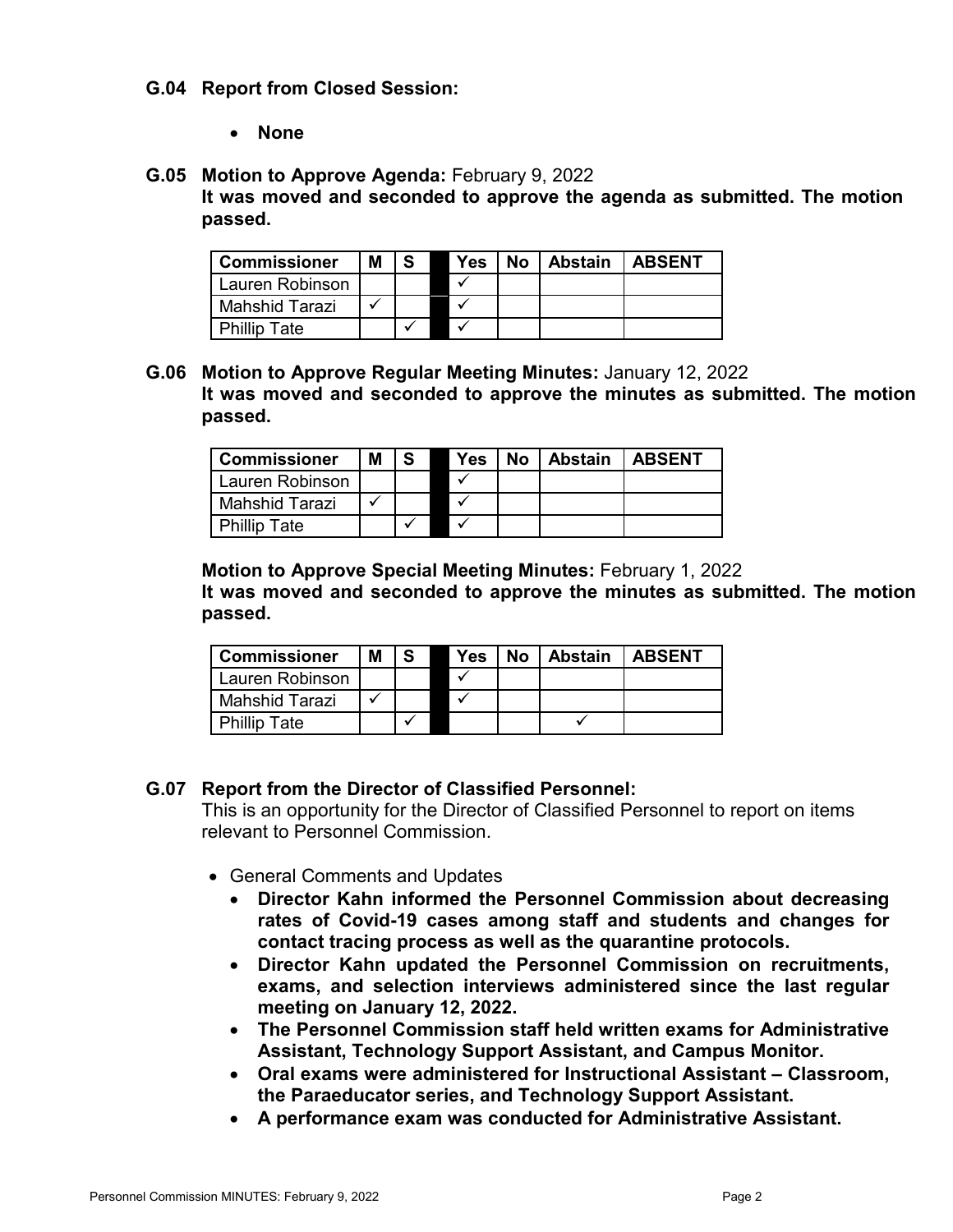- **Final selection interviews were held for Instructional Assistant – Classroom, Instructional Assistant – Bilingual, Administrative Assistant from the previous Eligibility List, and Health Office Specialist.**
- **Director Kahn congratulated Ms. Angela Lavin, Senior Office Specialist, who promoted to Administrative Assistant at her school, Will Rogers Learning Community. He also recognized Ms. Amanda Gaylor, a Senior Office Specialist substitute, who accepted a permanent Health Office Specialist assignment.**
- **Director Kahn updated the Personnel Commission on staff processing EDD unemployment claims and other requests from the EDD Office. They have processed 5 claims since the last regular Personnel Commission meeting in January. As a point of comparison, there were 13 EDD claims in January 2021. There were 5 claims in January 2020.**
- **Director Kahn updated the Personnel Commission on the classification and compensation study progress. He will share his findings regarding benefits with the committee this week.**
- **Director Kahn informed the Personnel Commission about his meeting with Mr. Mock to discuss challenges and opportunities related to working out of class assignments.**

# **G.08 Personnel Commissioner Comments/Reports:**

This is a time during which a Personnel Commissioner may make a brief announcement or report on his/her own activities relative to Commission business. This is not a time for discussion.

• **None**

# **G.09 Communications:**

The Communications Section provides an opportunity for the Personnel Commission to hear from the individuals or representatives listed below. All reports are limited to five (5) minutes or less.

- SEIU Report
	- **Mr. Mock, Chief Steward, updated the Personnel Commission on the working out of class assignment discussions with director Kahn.**
	- **Mr. Mock informed the Personnel Commission about the Union meeting with an independent contractor to discuss a thorough time and motion study regarding the District's new buildings. The study will evaluate the specific space and recommend staffing levels needed to properly maintain and clean the areas.**
	- **Mr. Mock communicated to the Personnel Commission about the SEIU bargaining team sending a survey to its membership to identify issues which need to be prioritized in future negotiations with the District.**
	- **Mr. Mock acknowledged the Black History Month to honor African-American leaders and activists.**

Board of Education Report

- **Dr. Kelly informed the Personnel Commission about the Student Achievement Lead Data Review presented to the Board of Education at the regular February 3, 2022 meeting.**
- **Dr. Kelly updated the Personnel Commission on the Los Angeles County Office of Education Committee on School Organization receiving a Malibu**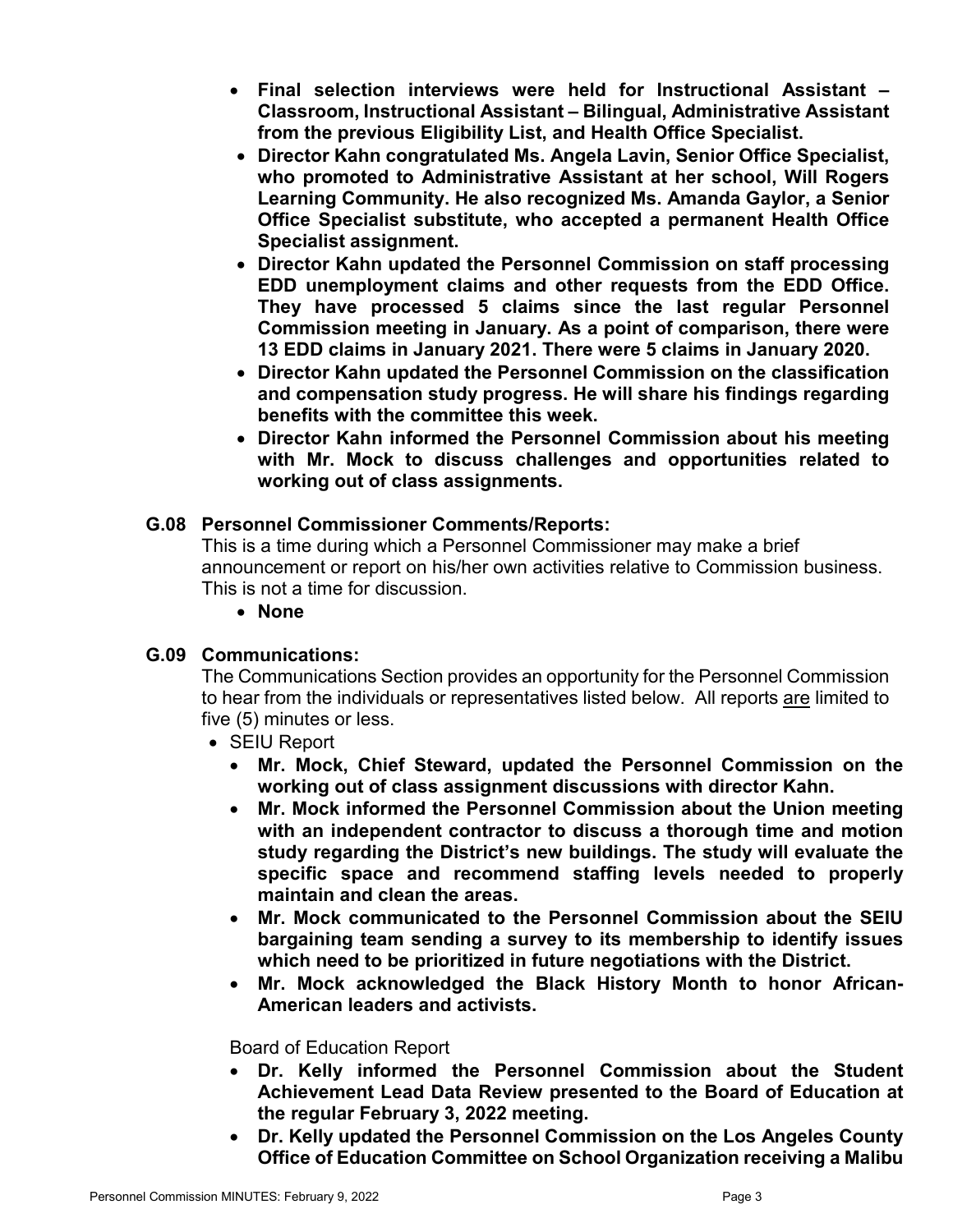**Unification progress report from their staff regarding to a new state legislation about district-based voting. Community members filed a petition to enact their own map dividing the District into trustee voting districts.** 

- **Dr. Kelly notified the Personnel Commission about the District's planning for the upcoming school year.**
- **Commissioner Tate inquired about the community members' petition regarding trustee district voting. Dr. Kelly clarified that the petition submitted to the LACOE committee actually includes proposed trustee voting areas.**
- **Commissioner Tarazi inquired about classified employees' status if Malibu becomes its own district. Dr. Kelly stated that the classified staff at the Malibu school sites would continue working there. Certificated staff would have the right to request a teaching position in the Santa Monica district based on their**

**permanency and seniority.** 

# **G.10 Public Comments:**

Public Comments is the time when members of the audience may address the Personnel Commission on items not scheduled on the meeting's agenda. All speakers are limited to five (5) minutes. When there is a large number of speakers, the Personnel Commission may reduce the allotted time to three (3) minutes per speaker. The Brown Act (Government Code) states that Personnel Commission members may not engage in discussion of issues raised during "Public Comments" except to ask clarifying questions, make a brief announcement, make a brief report on his or her own activities, or to refer the matter to staff.

# • **None**

# **II. CONSENT CALENDAR:**

Items are considered routine, require no discussion, and are normally approved all at once by the Personnel Commission. However, members of the Personnel Commission, staff, or the public may request an item be clarified and/or discussed.

C.01 Approval of Classified Personnel Eligibility List(s):

#### Classification **Alternative Classification Alternative Classification Alternative Classification**

| <b>Campus Monitor</b>               |  |
|-------------------------------------|--|
| Instructional Assistant - Classroom |  |
| Paraeducator-1                      |  |
| Paraeducator-3                      |  |

C.02 Advanced Step Placement:

Kevin Needham in the classification of Instructional Assistant - Music at Range A-22 Step B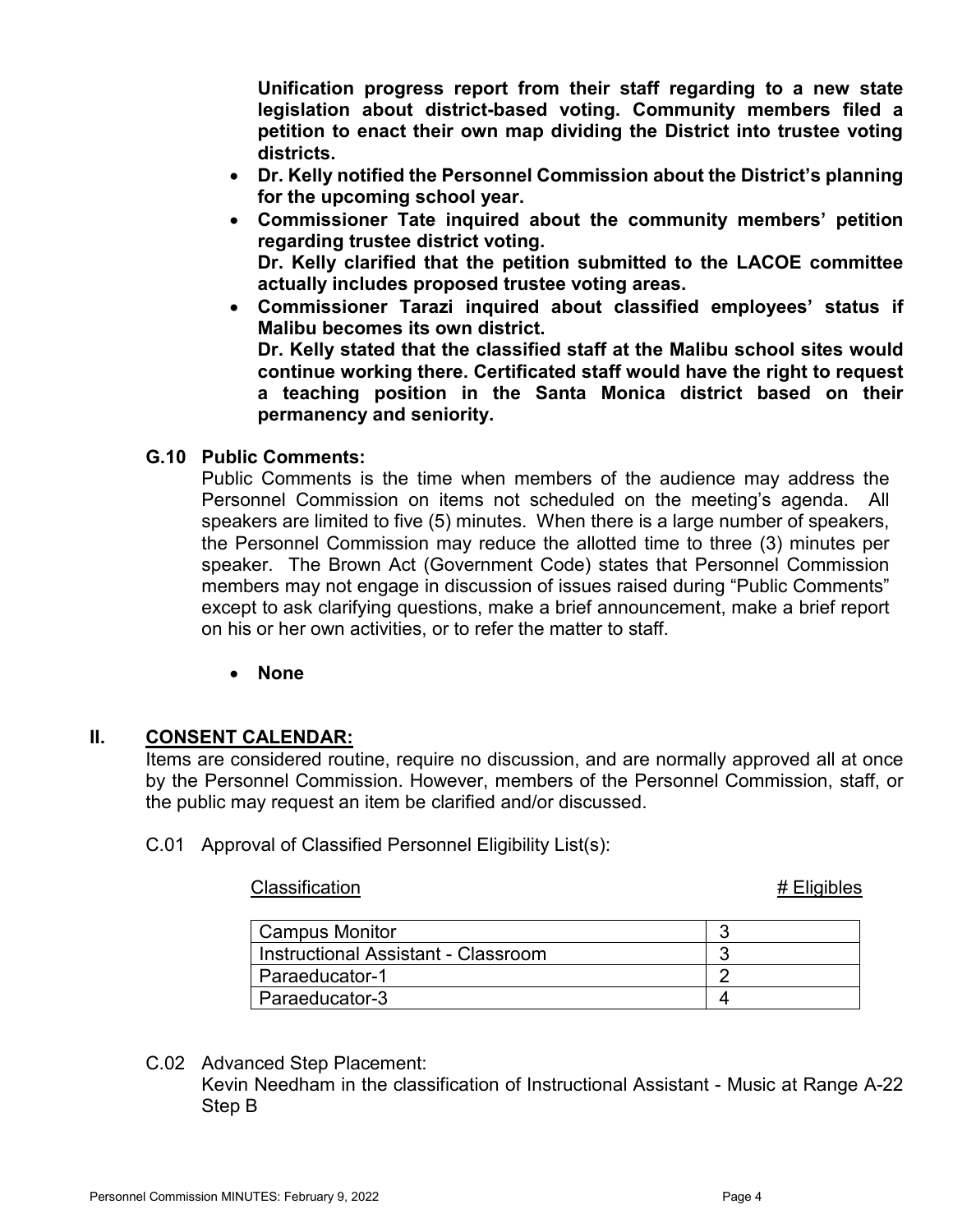- C.03 Advanced Step Placement: Caitlin Smith in the classification of Instructional Assistant - Music at Range A-22 Step B
- C.04 Advanced Step Placement: Melat Tarekegn in the classification of Instructional Assistant - Classroom at Range A-20 Step C
- C.05 Advanced Step Placement:

Anila Zaheer in the classification of Paraeducator-1 at Range A-22 Step B **It was moved and seconded to approve the Consent Calendar as submitted for the Agenda Items C.01-05. The motion passed.**

| <b>Commissioner</b> | Μ | -S | <b>Yes</b> | No   Abstain   ABSENT |  |
|---------------------|---|----|------------|-----------------------|--|
| Lauren Robinson     |   |    |            |                       |  |
| Mahshid Tarazi      |   |    |            |                       |  |
| <b>Phillip Tate</b> |   |    |            |                       |  |

# **REPORT AND DISCUSSION**

• **None**

# **III. ACTION ITEMS:**

These items are presented for ACTION at this time.

A.01 Classification Specification Revision:

Systems Analyst within the office, technical and business service unit **It was moved and seconded to approve the Director's recommendations for Agenda Item III.A.01 as submitted. The motion passed.**

| <b>Commissioner</b> | М |  | Yes | No l | <b>Abstain   ABSENT</b> |  |
|---------------------|---|--|-----|------|-------------------------|--|
| Lauren Robinson     |   |  |     |      |                         |  |
| Mahshid Tarazi      |   |  |     |      |                         |  |
| <b>Phillip Tate</b> |   |  |     |      |                         |  |

# **REPORT AND DISCUSSION**

- **Director Kahn provided a brief background for the revisions. In anticipation of an upcoming recruitment, staff reviewed the classification specification in order to ensure that specific duties from a lower-level classification, Educational Data Specialist, are incorporated into this higher-level classification of System Analyst. Since both work with information systems, these revisions were an opportunity to clarify and elaborate on responsibilities related to information systems rather than the data itself.**
- **Job Requirements were updated to clarify Knowledge and to replace Abilities with Core Competencies.**
- **In addition, the Minimum Qualifications were revised in the Experience category reducing it from three to two years. Further clarifications were**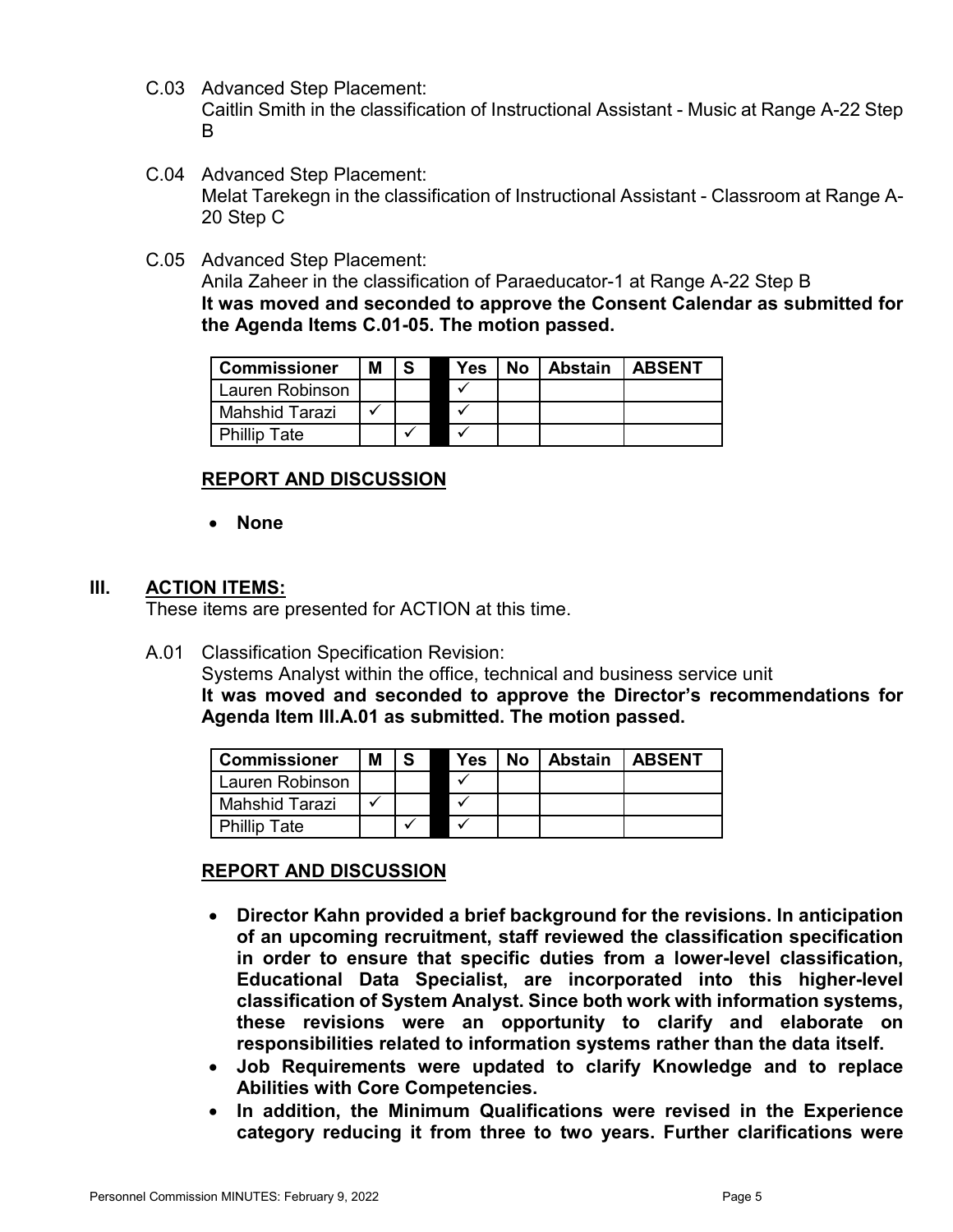**made in the areas of technical assistance and database management as required experience.**

# **IV. COMMISSIONER TRAINING/BRIEFING:**

These items are to keep the Commissioners up-to-date with relevant information regarding Personnel Commission procedures and practices.

• **None**

#### **V. DISCUSSION ITEMS:**

These items are submitted for discussion only. Any action that might be required will generally be scheduled for the next regularly scheduled meeting of the Commission.

• **None**

### **VI. INFORMATION ITEMS:**

These items are placed on the agenda as information and do not require discussion.

- I.01 Open Personnel Requisitions Status Report
- I.02 Filled Personnel Requisitions Status Report
- I.03 Classified Personnel Merit Report No. 4.ii. (for SMMUSD School Board Agenda)
	- January 13, 2022
	- February 3, 2022
- I.04 Classified Personnel Non-Merit Report No. 4.iii (for SMMUSD School Board Agenda)
	- January 13, 2022
	- February 3, 2022
- I.05 Personnel Commission's Twelve-Month Calendar of Events
	- $2021 2022$
- I.06 Board of Education Meeting Schedule
	- $2021 2022$

#### **VII. PERSONNEL COMMISSION BUSINESS:**

B.01 Future Items:

| <b>Subject</b>                                                                                                   | <b>Action Steps</b> | <b>Tentative Date</b> |
|------------------------------------------------------------------------------------------------------------------|---------------------|-----------------------|
| Personnel Commission Organization -   General<br><b>Personnel Commission Election of Functions</b><br>l Officers |                     | March 9, 2022         |

#### **VIII. NEXT REGULAR PERSONNEL COMMISSION MEETING:**

Wednesday, March 9, 2022, at 4:30 p.m. – *via Zoom*